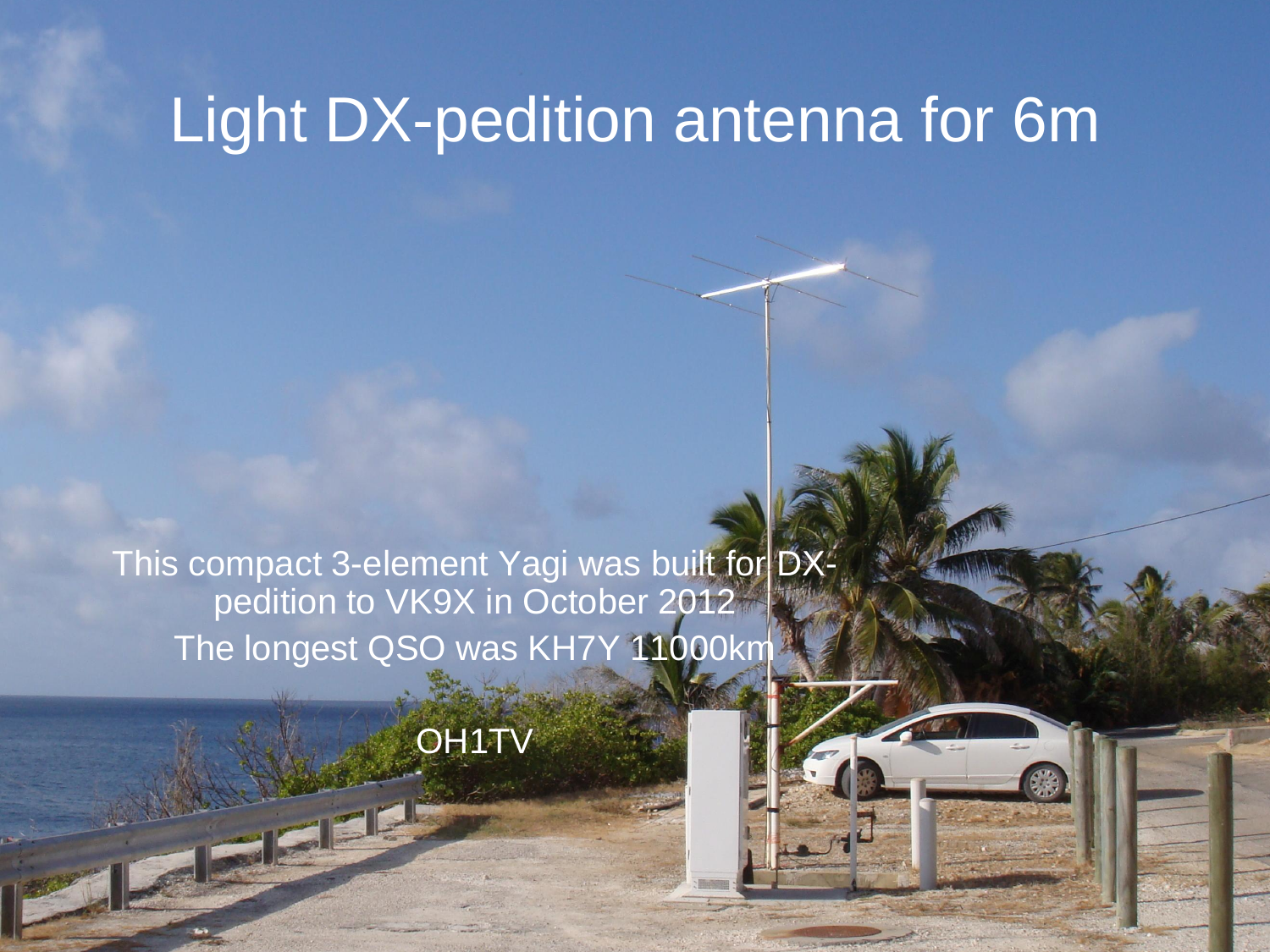## Performance

6.1.2013 OH1TV 2013 OH1TV 2013 OH1TV 2013 OH1TV 2013 OH1TV 2013 OH1TV 2013 OH1TV 2013 OH1TV 2013 OH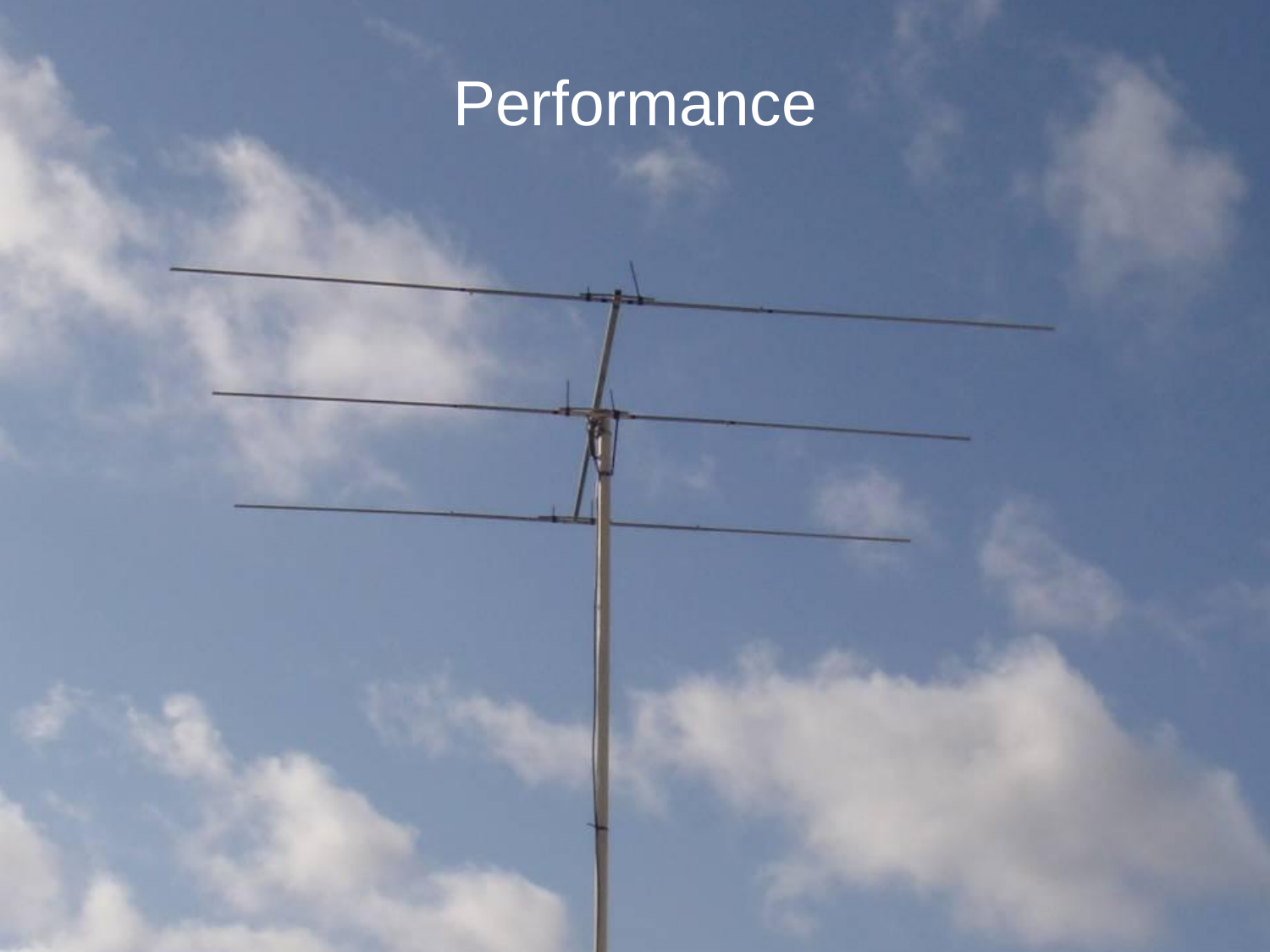#### Radiation pattern in free space

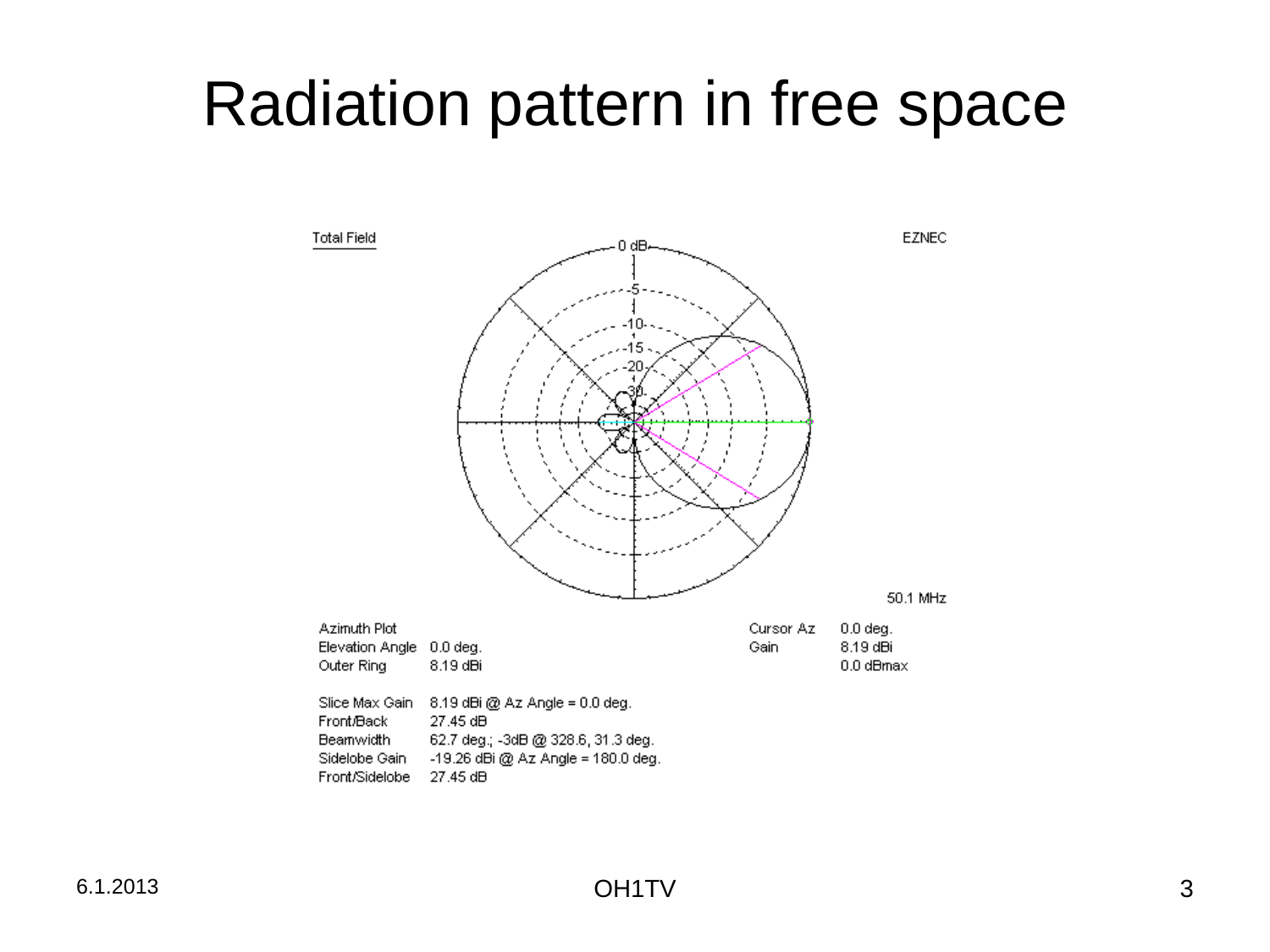## SWR

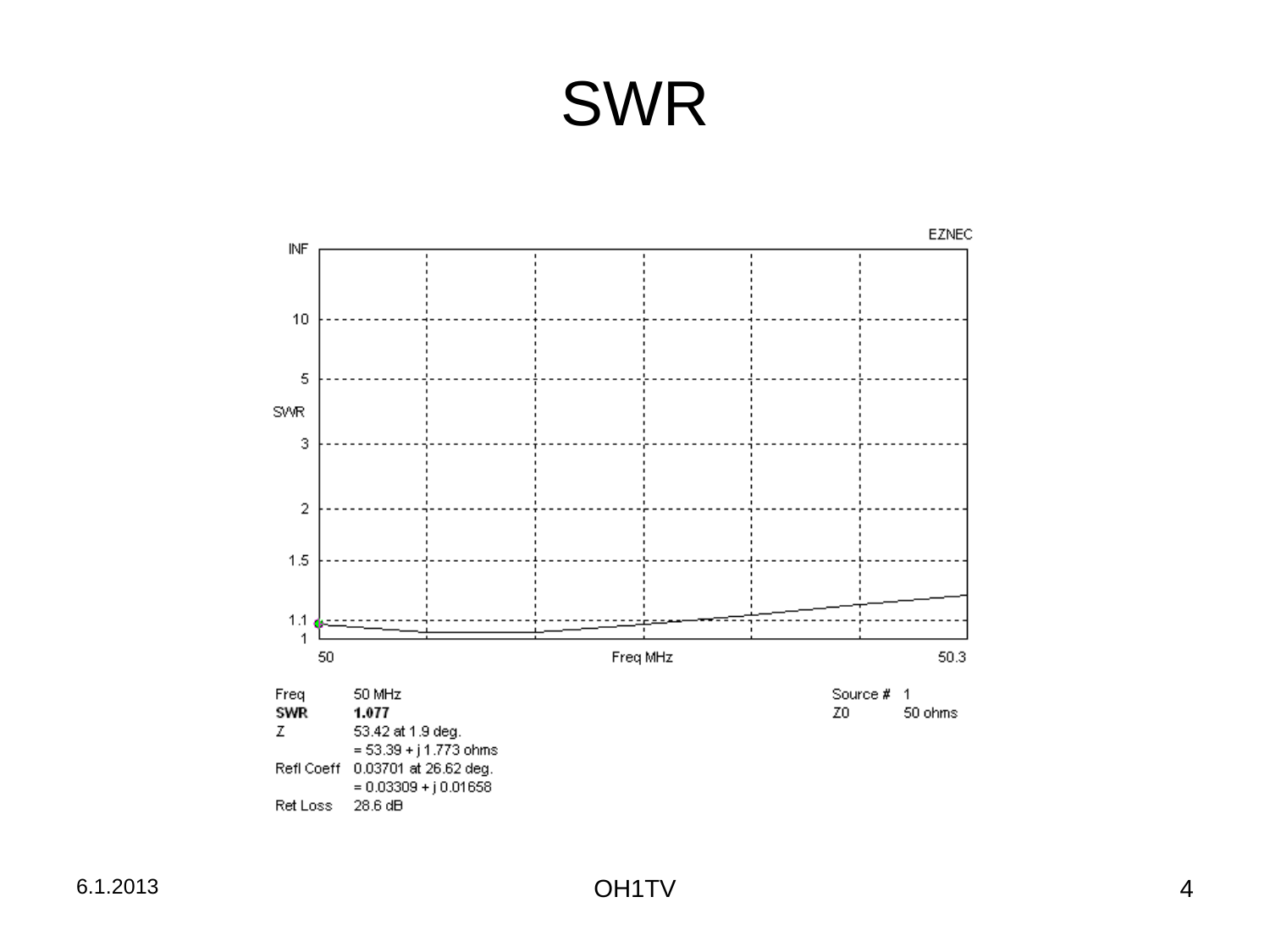### Structure and dimensions

6.1.2013 OH1TV 5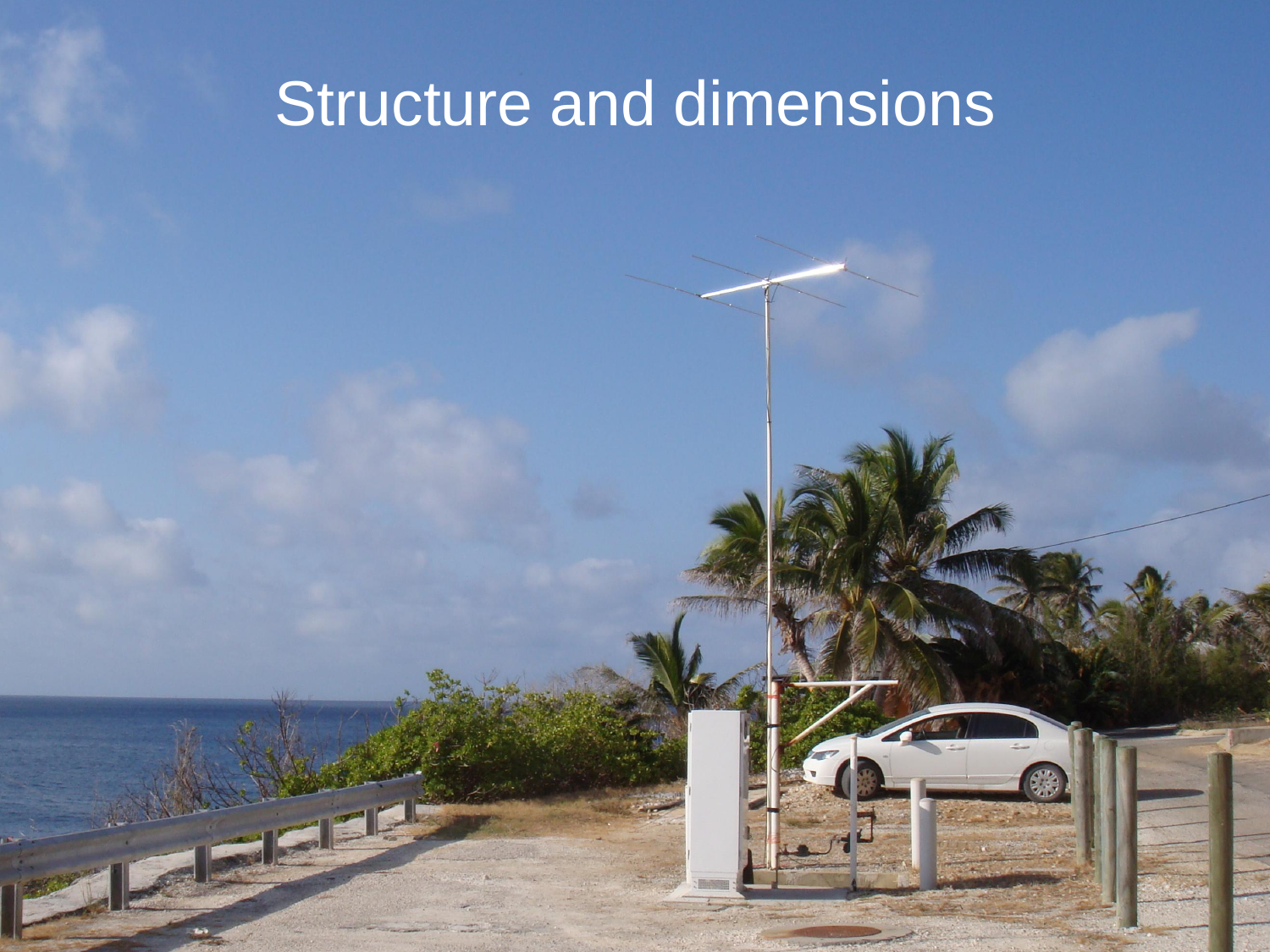#### **Dimensions**

| Frequency<br><b>MHz</b> | <b>Element</b>     | Tube<br>15mm | Tube<br>12 <sub>mm</sub> | Element<br><b>Spacing</b> | Hairpin<br>L / uH | Fine tuning<br>mm/100kHz |
|-------------------------|--------------------|--------------|--------------------------|---------------------------|-------------------|--------------------------|
| 50.1                    | reflector<br>total | 500<br>500   | 1015<br>1515             |                           |                   | 3.0                      |
|                         |                    |              |                          | 900                       |                   |                          |
|                         | driven<br>total    | 500<br>500   | 908<br>1408              |                           | 0.153             |                          |
|                         |                    |              |                          | 1000                      |                   |                          |
|                         | director<br>total  | 500<br>500   | 865<br>1365              |                           |                   |                          |

Dimensions from element center line in mm 19.9.2012

OH1TV

Boom parts

25x25x1100mm, dia 10mm holes 25mm and 925mm from one end 20x20x1050mm, dia 10mm holes 25 and 1025mm from one end Total assembled length 1950mm

Longest part 1100mm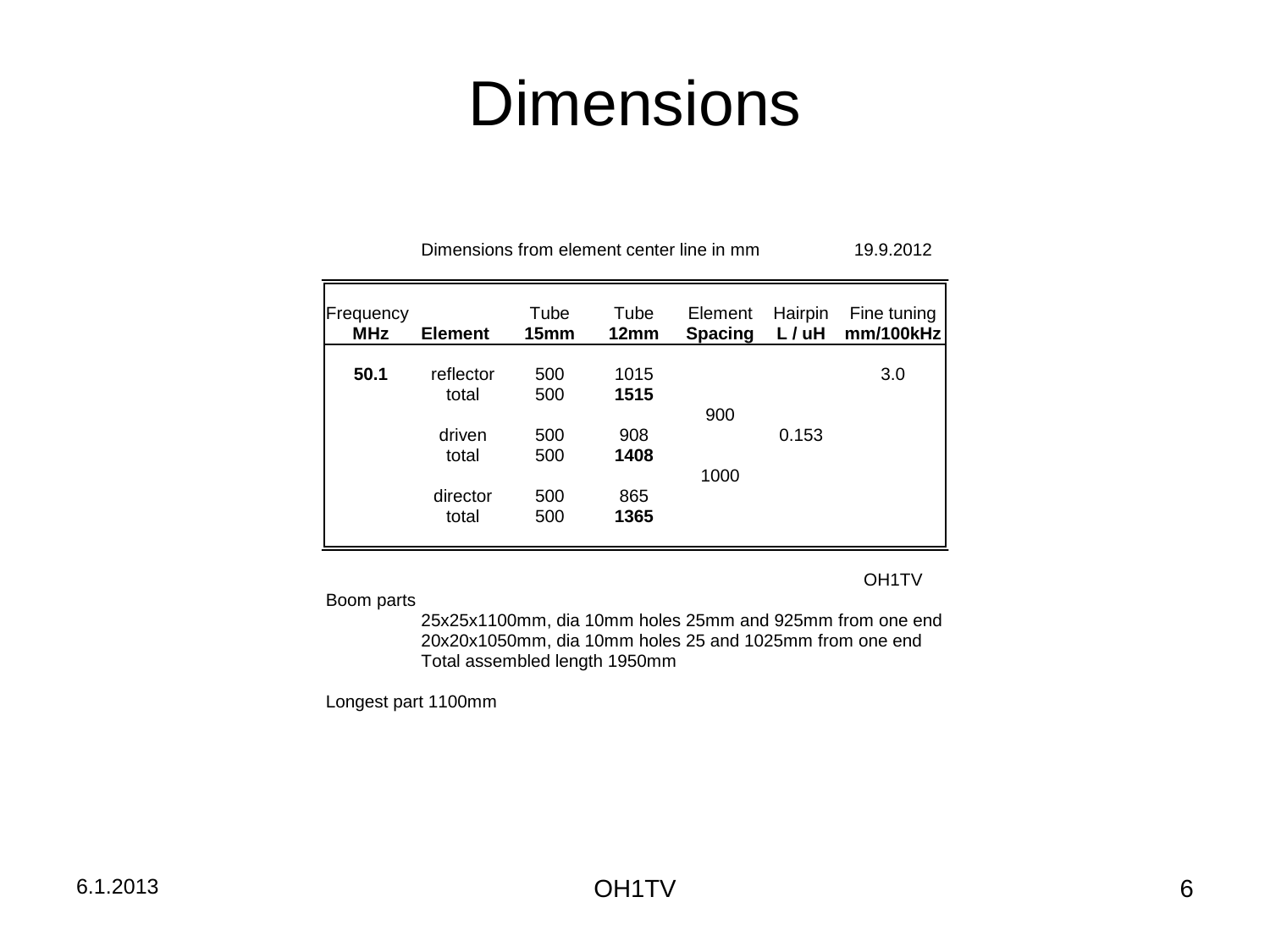#### Boom

- All holes dia 10mm in line
- Dia 10mm and 200mm long aluminum tube pin is inserted to each of the 3 holes
- The two parts of the boom are locked together by one of the pins

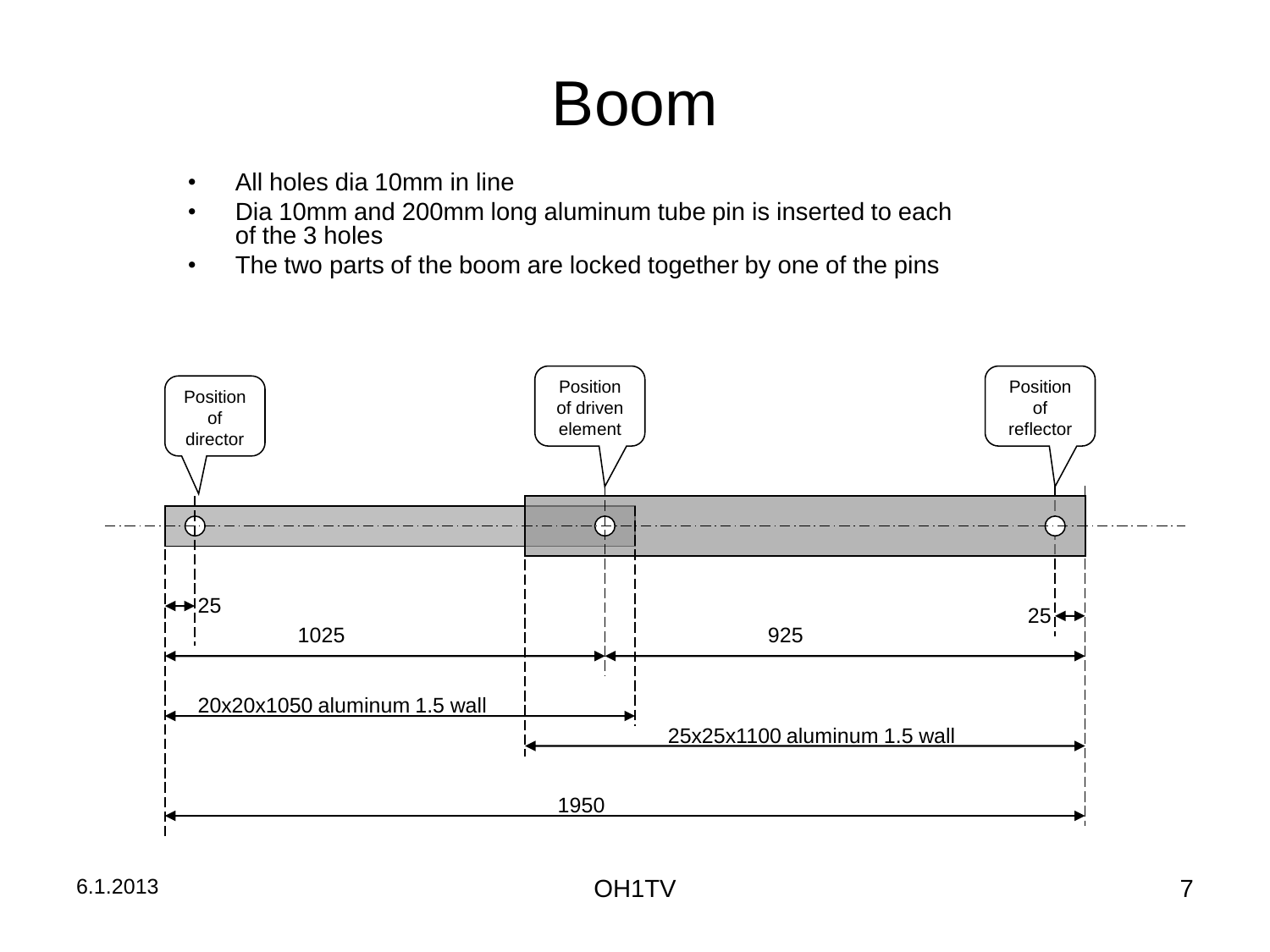### Element to boom

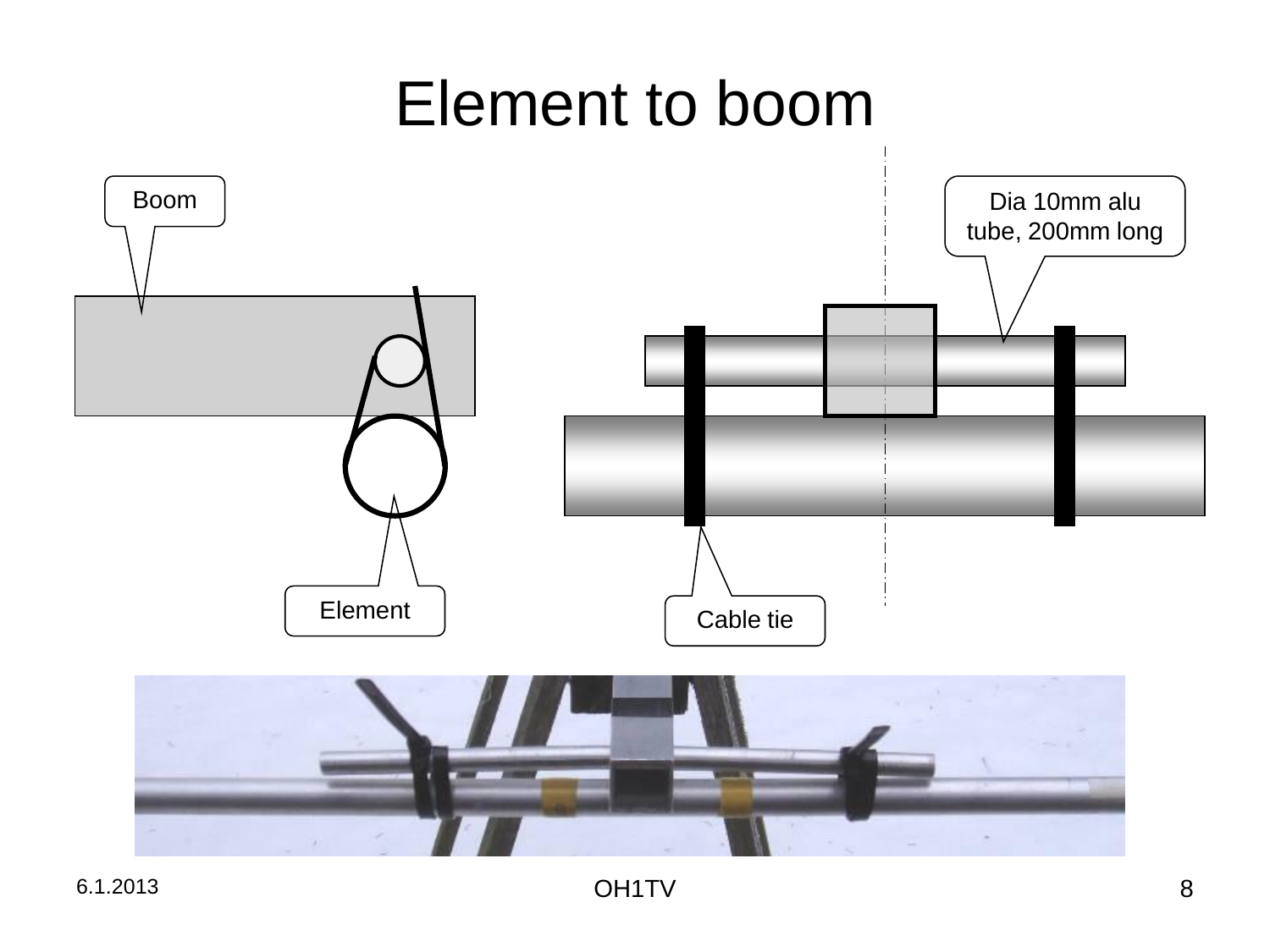### Element center sections

Reflector, driven element and director



Glass fiber tube is glued with epoxy, Araldit or similar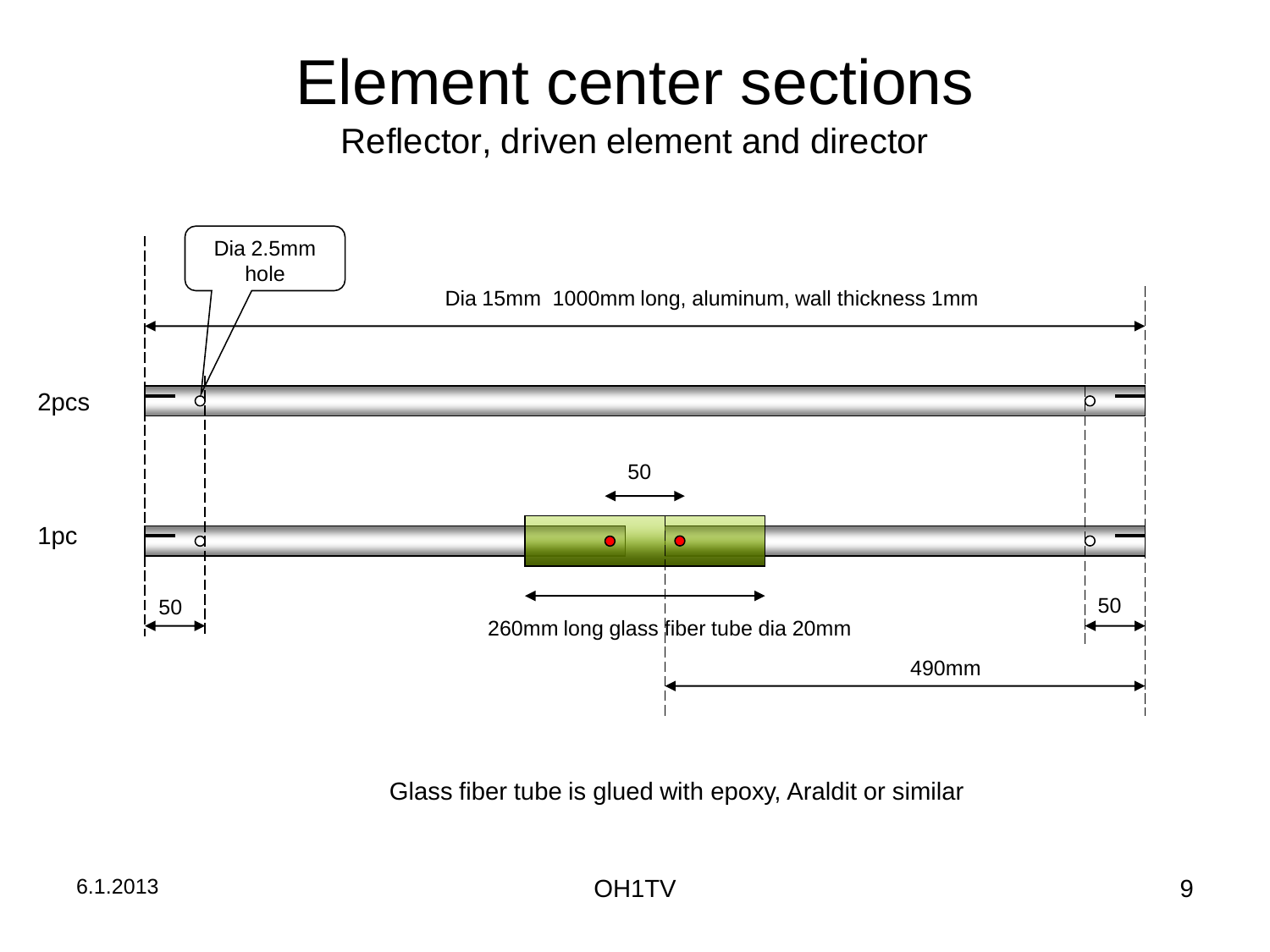#### End of center section



Angle grinder is used to cut about 2mm wide and 30mm long slot Hole for split pin is 50mm from the end, size 2.5mm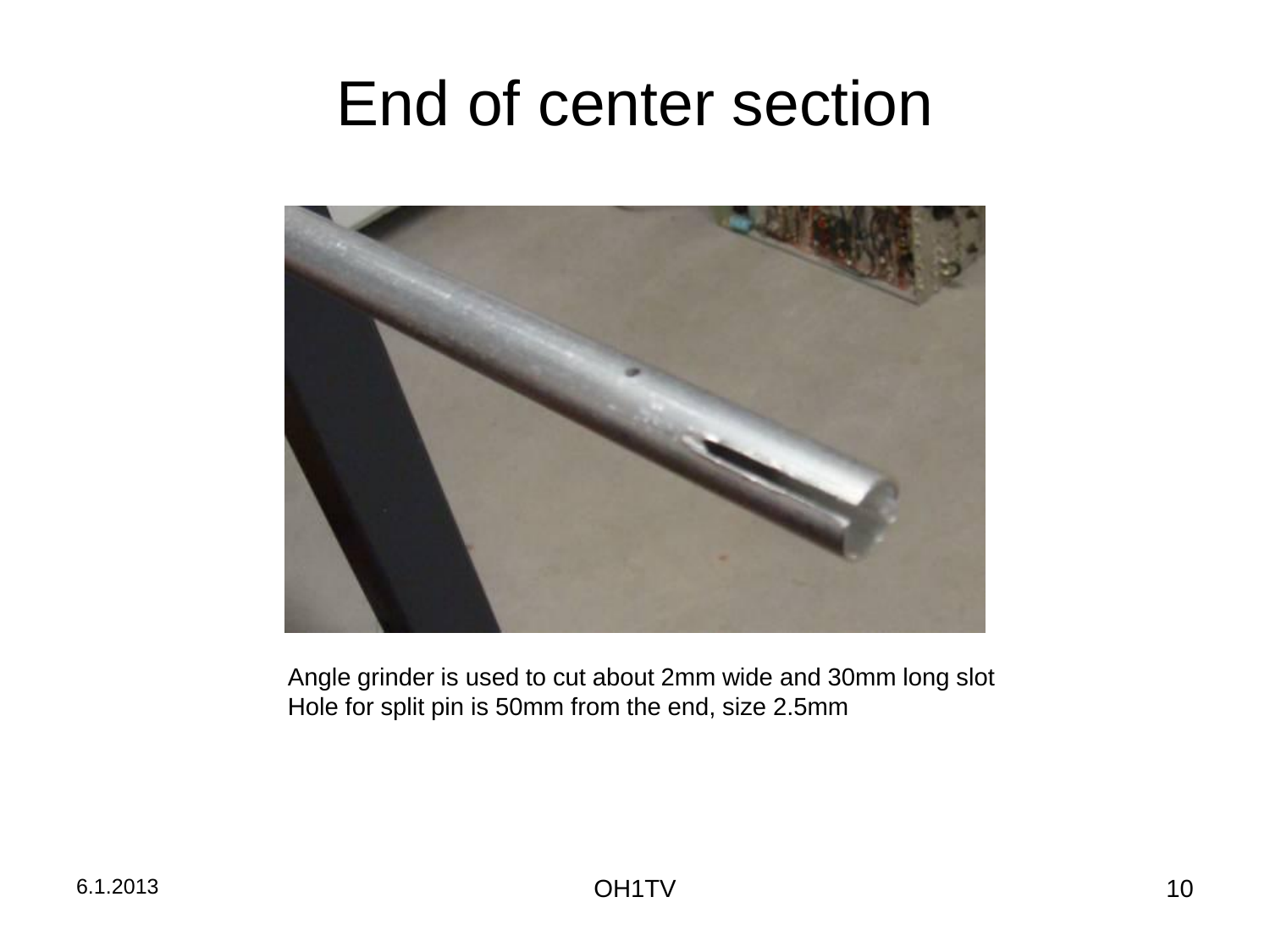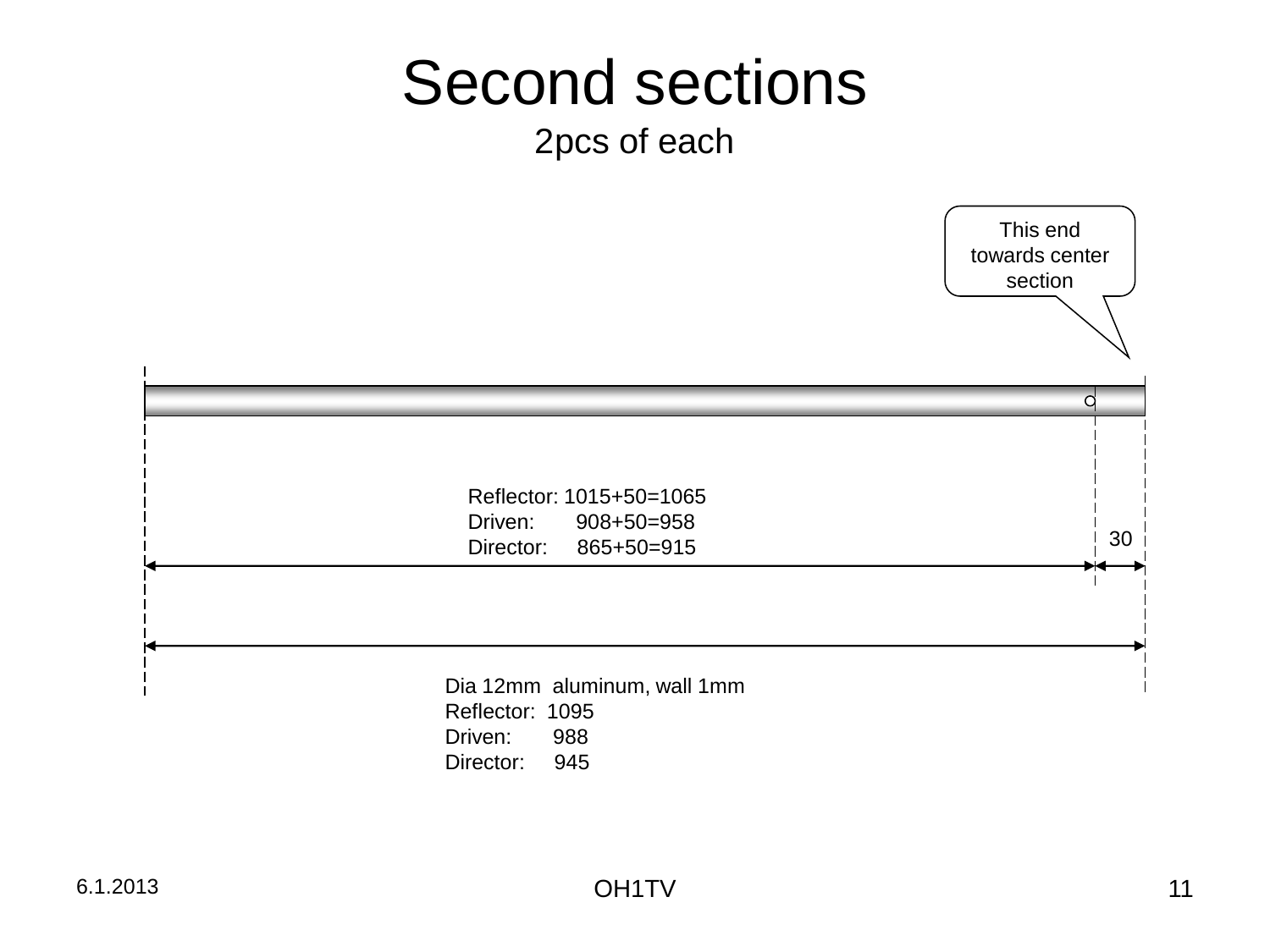## Center section / second section joint



Hose clamp is needed to make good contact between the parts. Split pin alone is not enough on 50MHz.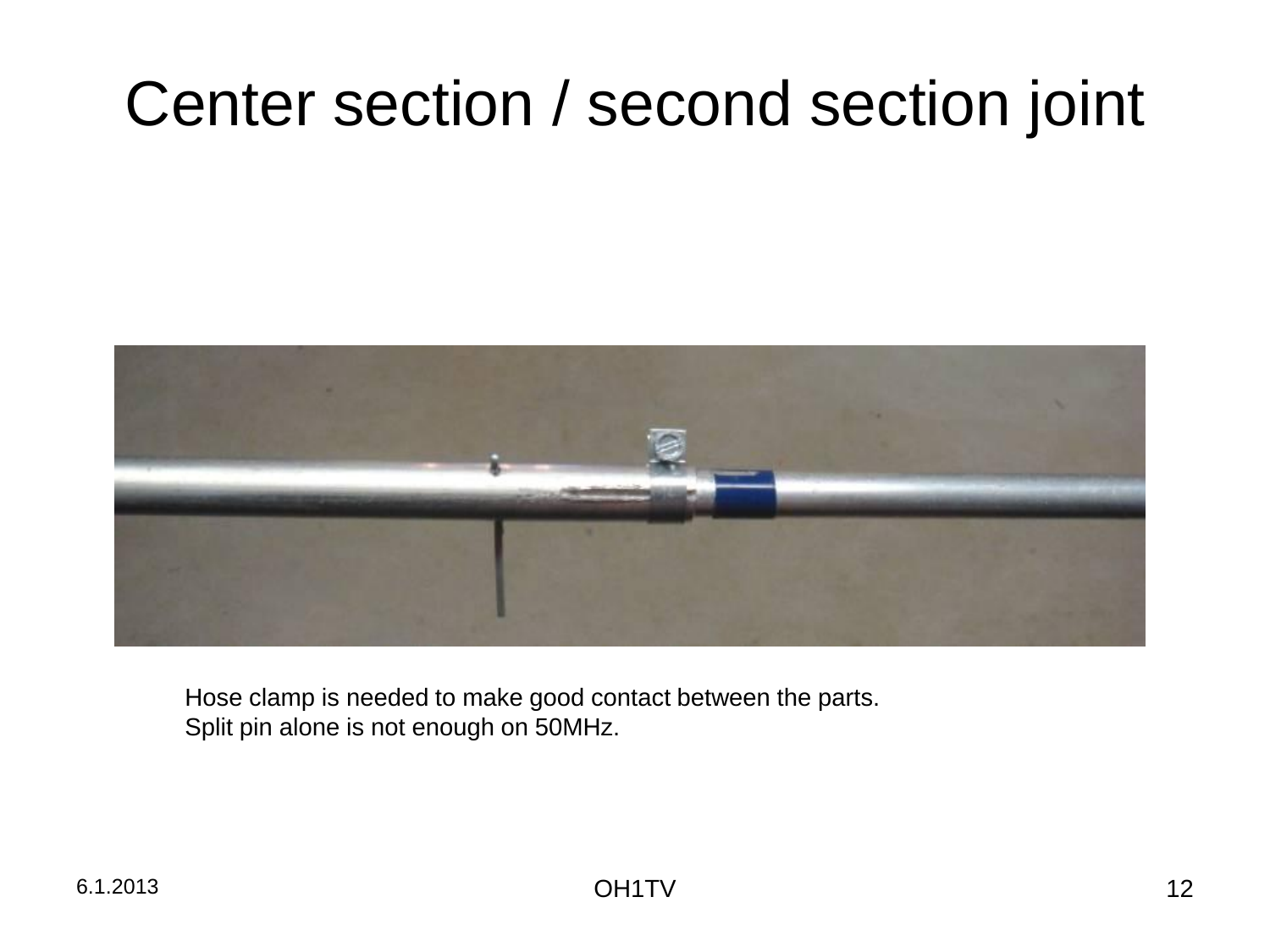# **Hairpin**

- Copper terminal lugs are soldered to both ends of dia 2mm copper wire. Distance from terminal hole center to center is 260mm
- Rounded to circular form.
- Inductance is 153nH, good for this 6m antenna